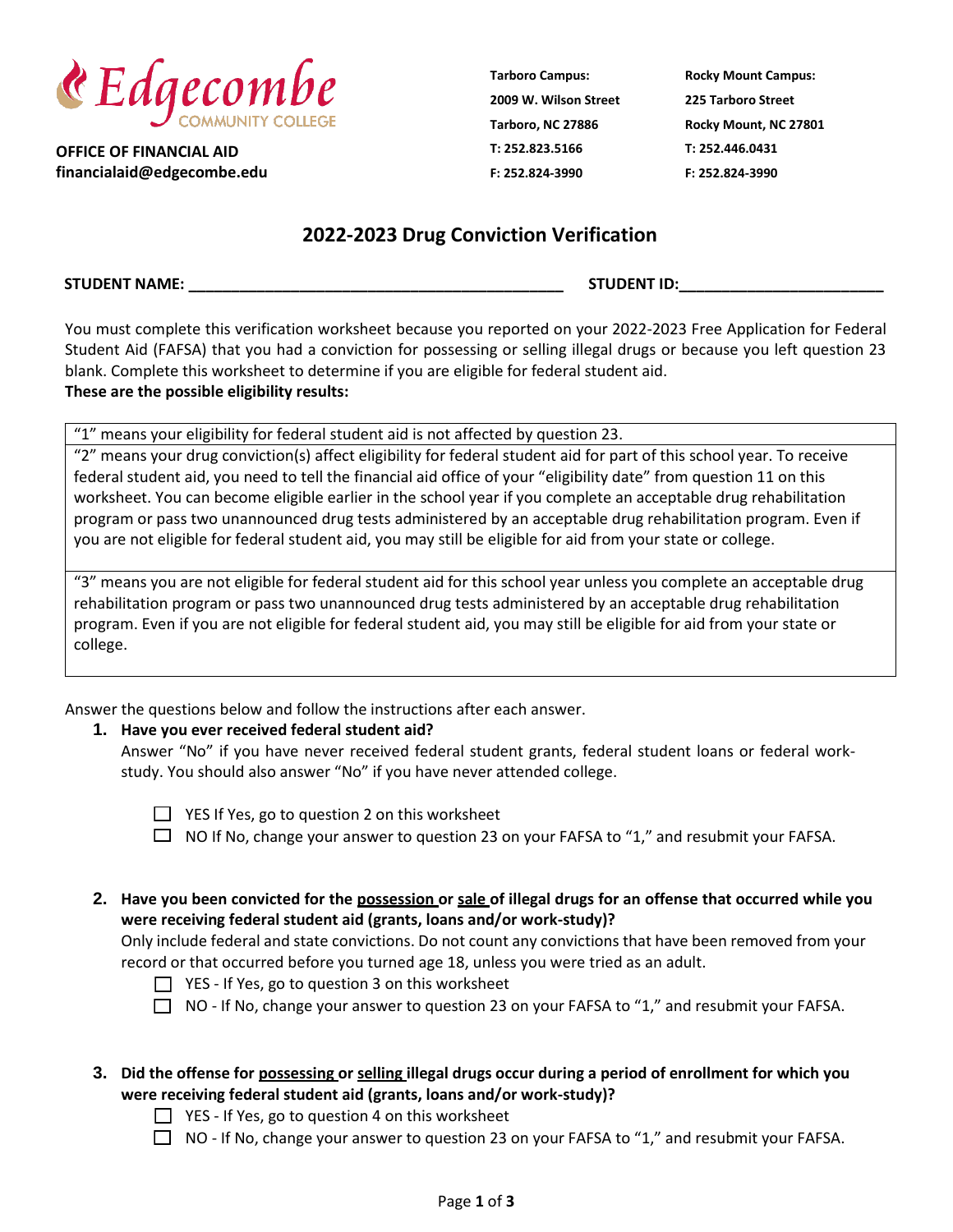**4. Have you completed an acceptable drug rehabilitation program since your conviction? An acceptable drug rehabilitation program must include at least two unannounced drug tests, and:**

(1) be qualified to receive funds from a federal, state or local government or from a federally or statelicensed insurance company; or

(2) be administered or recognized by a federal, state or local government agency or court, or a federally or state-licensed hospital, health clinic or medical doctor.



- $\Box$  YES If Yes, go to question 5 on this worksheet
- $\Box$  NO If No, change your answer to question 23 on your FAFSA to "1," and resubmit your FAFSA.
- **5. Do you have more than two convictions for illegal drugs? Only count convictions for offenses that occurred during a period of enrollment for which you were receiving federal student aid (grants, loans and/or work-study).**



- $\Box$  YES If Yes, go to question 6 on this worksheet
- $\Box$  NO If No, change your answer to question 23 on your FAFSA to "1," and resubmit your FAFSA.
- **6. Do you have more than one conviction for selling illegal drugs? Only count convictions for offenses that occurred during a period of enrollment for which you were receiving federal student aid (grants, loans and/or work-study).**

- YES If Yes, go to question 7 on this worksheet
- $\Box$  NO If No, change your answer to question 23 on your FAFSA to "1," and resubmit your FAFSA.
- **7.** Write the date of your last conviction for possessing illegal drugs here:  $\frac{1}{\sqrt{1-\frac{1}{\sqrt{1-\frac{1}{\sqrt{1-\frac{1}{\sqrt{1-\frac{1}{\sqrt{1-\frac{1}{\sqrt{1-\frac{1}{\sqrt{1-\frac{1}{\sqrt{1-\frac{1}{\sqrt{1-\frac{1}{\sqrt{1-\frac{1}{\sqrt{1-\frac{1}{\sqrt{1-\frac{1}{\sqrt{1-\frac{1}{\sqrt{1-\frac{1}{\sqrt{1-\frac{1}{\$ If you have no convictions for possessing drugs, skip to question 9 on this worksheet.
- **8.** If you have only one conviction for possessing drugs, add one year to the date in question 7, and write that date here: / / If you have two convictions for possessing drugs, add two years to the date in question 7, and write that date here: / /
- **9.** Write the date of your last conviction for selling illegal drugs here: / / If you have no convictions for selling drugs, skip to question 11 on this worksheet.
- **10.** If you have only one conviction for selling drugs, add two years to the date in question 9, and write that date here: / /
- **11.** Look at the dates you wrote in questions 8 and10. If there is only one date, copy that date here or if there are two dates, write the later one here:

/\_\_\_\_\_\_\_\_\_\_/ Your Eligibility Date